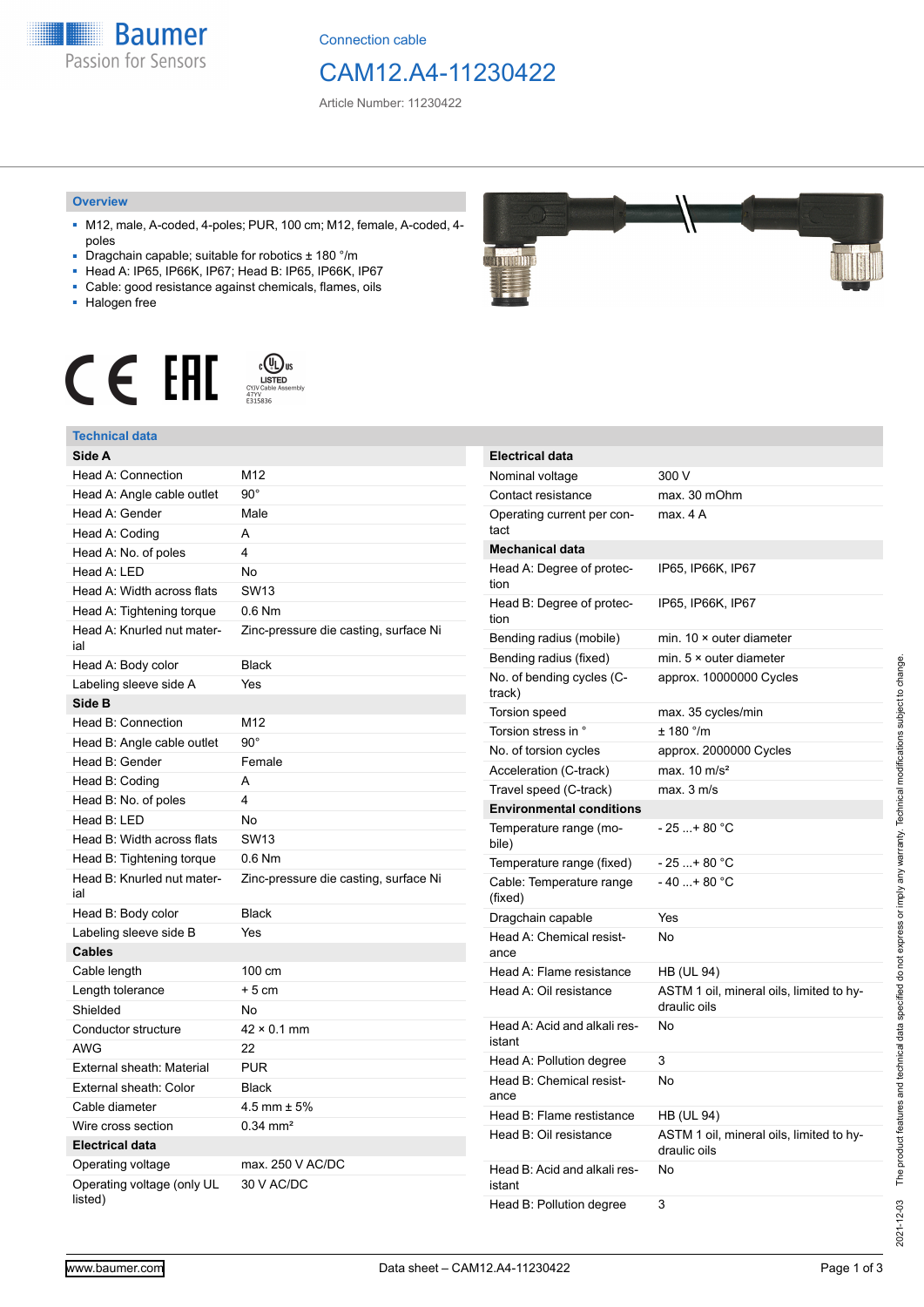

Connection cable

# CAM12.A4-11230422

Article Number: 11230422

### **Technical data**

**Technical drawing**

**Side A**

### **Environmental conditions**

Cable: Chemical resistance Good (DIN EN 60811-404)

Cable: Flame resistance Conform UL 1581 §1090 (H); CSA FT2; IEC 60332-2-2

### **Environmental conditions**

Cable: Silicone-free Yes

Cable: Oil resistance Good (DIN EN 60811-404)

### **Side B**

### **Technical drawing**





### **Coding**



**Coding**